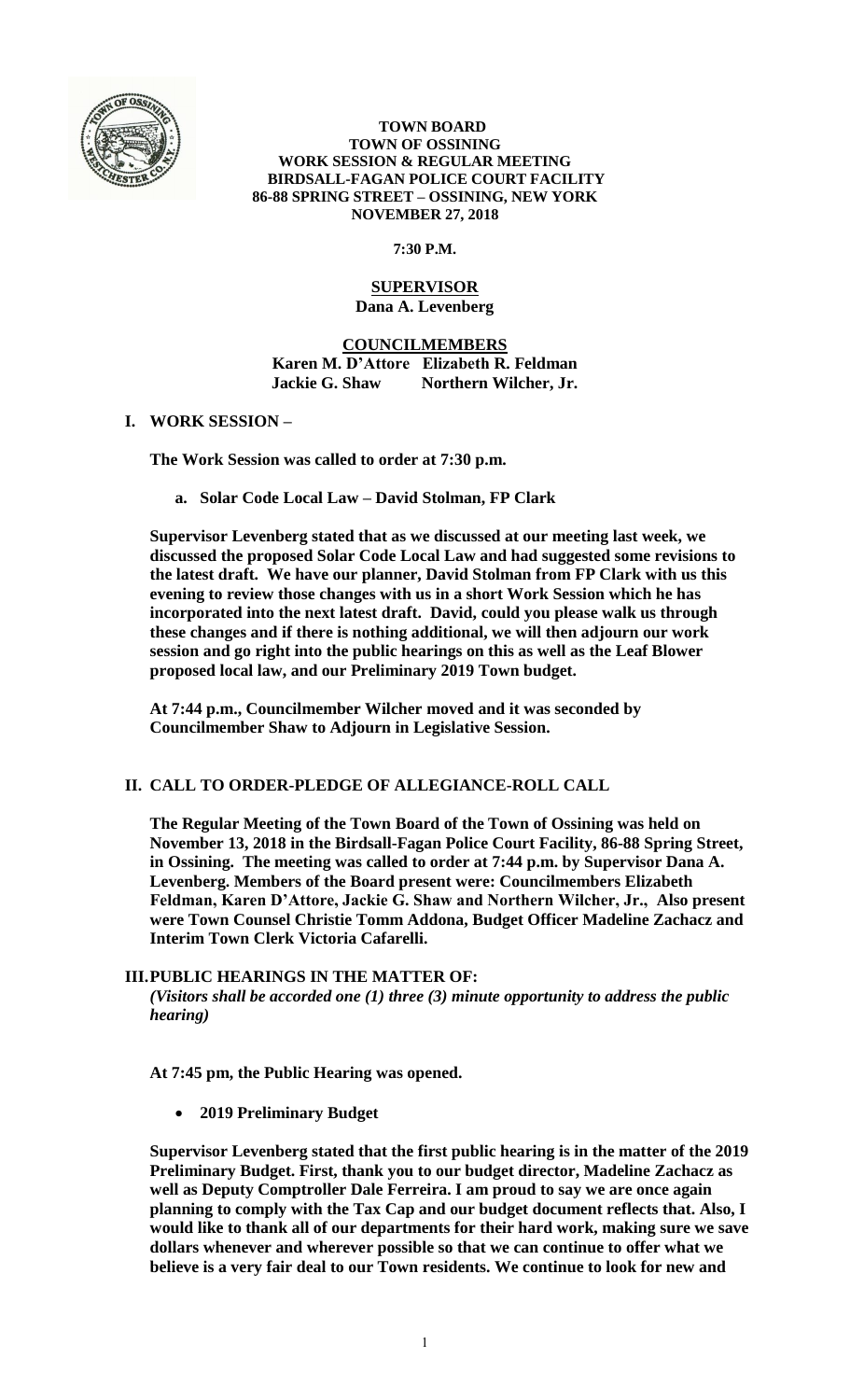**innovative ways to make our government even more efficient and hope you will be part of that continuing conversation.** 

**Budget Officer Madeline Zachacz provided an update on the tentative budget and there are very few changes and we are very close to adopting the budget.** 

**At 7:48 p.m., Councilmember Wilcher moved and it was seconded by Councilmember Shaw that the Public Hearing be closed.**

**At 7:48 pm, the Public Hearing was opened.** 

**Local Law #5 (formerly Local Law #4) Leaf Blowers**

**Supervisor Levenberg stated that we have been speaking about the proposed local law regulating the use of gas powered leaf blowers for some time now. At our last work session, I believe we felt that the updated version of the law was in good form. Tonight is an opportunity for the public to weigh in on the most recent changes. Our Counsel to the Town, Ms. Christie Tomm Addona has led the charge on this proposed local law, before we open it up to the public.**

**Town Attorney Christie Tomm Addona reviewed some of the changes that were made to this law.**

**At 7:51 p.m., Councilmember Wilcher moved and it was seconded by Councilmember Shaw that the Public Hearing be adjourned until December 11, 2018.**

**At 7:51 pm, the Public Hearing was opened.** 

**Local Law #6 Solar Energy**

**Supervisor Levenberg stated that our Planner to the Town, David Stolman, for the overview of the changes the board had requested at our last work session on the proposed Solar Energy Code local law, which have now been incorporated into the latest draft.** 

**Highway Superintendent Michael G. O'Connor spoke about the solar panels he purchased and the restrictions that apply. Is this covering the entire Town of Ossining?** 

**Supervisor Levenberg stated that this would not cover the entire Town.**

**At 7:56 p.m., Councilmember Wilcher moved and it was seconded by Councilmember Feldman that the Public Hearing be adjourned until December 11, 2018.**

#### **IV.ANNOUNCEMENTS**

**Supervisor Levenberg announced the following:**

**Once again, I hope everyone was able to enjoy family and friends this past weekend, and start preparing for the next round of holidays. Today is giving Tuesday, so if you have not already made a contribution to your local charity or charities, you may want to consider, in the midst of shopping craziness, how you can give a little to those who help others. Here's a good start: the Ossining Police Department has partnered with the Ossining schools to host a coat drive for families in need this winter. Through December 7th, drop your new or gently used coats off at the Police Station at 86-88 Spring Street, or at 16 Croton Avenue on the first floor, and pay it forward this holiday season.**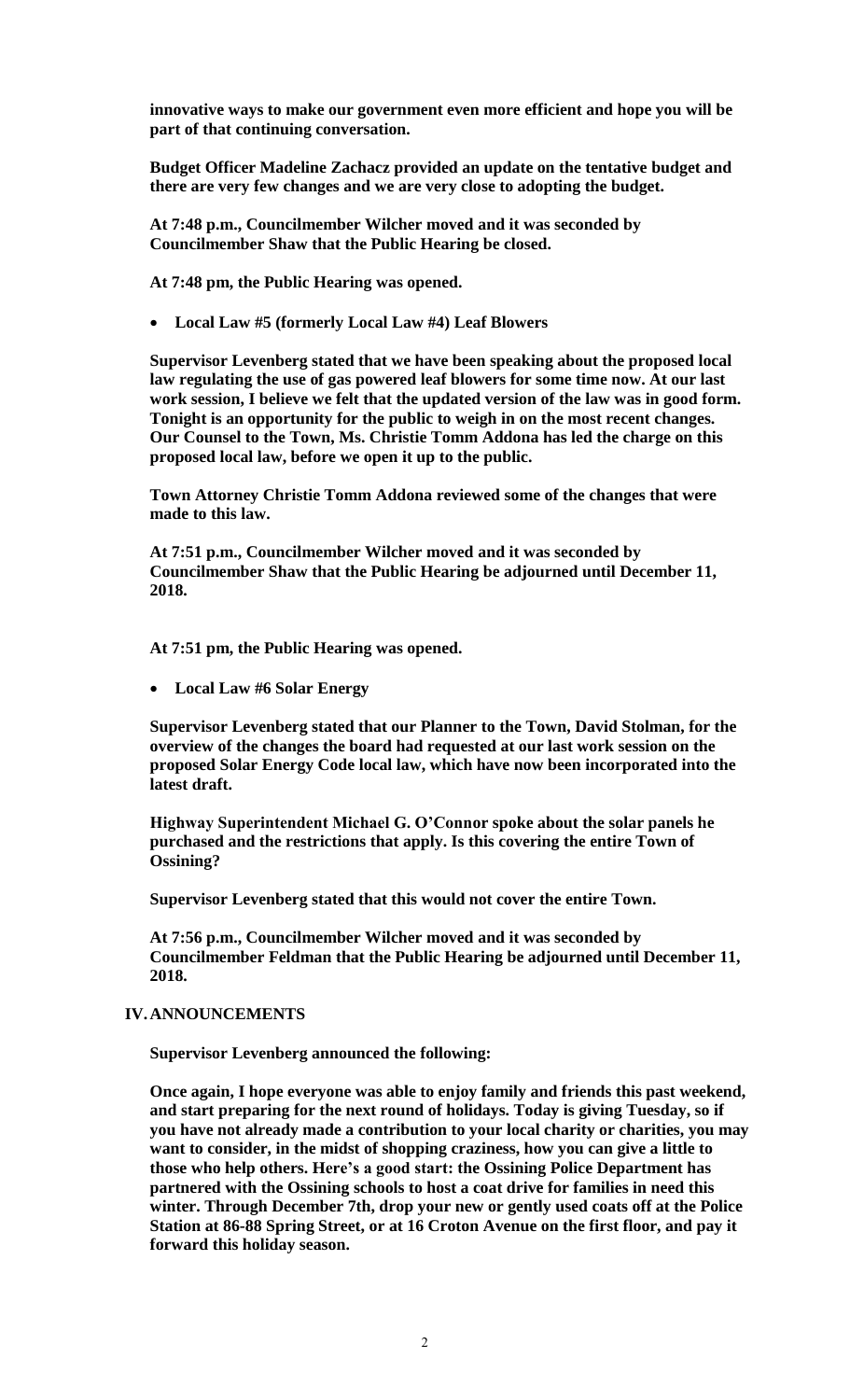**Also, today we had Lorraine Hill from the New York State Archives in to meet with both Town and Village departments to discuss best practices in records management. Thank you to our Interim Town/Village Clerk, Victoria Cafarelli for setting up this visit. Ms. Hill was a wealth of information and I believe today's sessions were extremely helpful. We are considering applying for a grant to help us with our records retention in the Town and Village and we will have more about that for you in the not too distant future.** 

**This Thursday, November 29th, join Assemblywoman Sandy Galef for a Town Meeting at Croton Free Library, where a panel will address the pros and cons of recreational marijuana use in New York State. Come learn more and share your opinion with our Assemblywoman and her staff. This event begins at 7:00 PM.**

**You have a few options for the evening of Friday, November 30th--start off your night with the Tree Lighting at Market Square, with events starting at 6PM. Join us for music, cookies & hot cocoa, and even a visit from Santa and Mrs. Claus! Thanks to the Ossining Department of Parks and Recreation, along with the Ossining Chamber of Commerce, for organizing this beloved (and free) annual event for our community. If you are looking for something a little more low key, that very evening, Ossining Wines & Liquors (196 Croton Avenue) will host a wine tasting to benefit the Ossining Historical Society between 6 and 8PM. \$15 will buy you hors d'oeuvres and light refreshments along with the tasting, and 20% of sales will be donated back to the Historical Society Museum.**

**Then, over the weekend, join me at one of my favorite annual Ossining events-- the Campwoods Holiday Craft Fair will take place on Saturday December 1st between 10AM and 5PM and Sunday December 2nd from 11AM to 4PM. Stop by for artisanal crafts, wreaths, candles, pottery, ornaments, knit goods, jewelry, photography, natural body products, a raffle and much more. Make sure to find parking outside of the Campgrounds.**

**On Sunday, December 2nd, support the 63rd Ossining Community Christmas Crib Dedication at 2PM. This annual event takes place at the House of Refuge Apostolic Church at the corner of Croton Avenue and Todd Place, and you can participate in a 50/50 raffle to help defray the cost of maintaining the crib. Call (914) 941-6013 for more information.**

**Chabad of Briarcliff will host the lighting of the Menorah on Tuesday, December 4 th, also at Market Square. All are welcome for donuts (sufganiyot), warm beverages, latkes, crafts, and chocolate gelt—Judah Macabee will be there too! This free event begins at 6PM.**

**Finally, this Friday afternoon, our Town and Village staff holiday party will take place from 1-4PM, so if you should be looking for many of us, we will be spending time thanking our staff for all the hard work they do every day on behalf of our taxpayers at the Ossining Community Center. Please do plan around that, if you need us. We will be back bright and early on Monday morning to assist you.**

#### **V. LIAISON REPORTS**

**Councilmember Feldman reminded residents that the Ossining Boat & Canoe Club will be have a toy fundraiser and there will be a box in the hallway at 16 Croton Avenue.**

#### **V.DEPARTMENTAL REPORTS**

# **VI.BOARD RESOLUTIONS**

# **A. Approval of Minutes-Regular Meeting**

**Councilmember Wilcher moved and it was seconded by Councilmember Feldman that the following resolution be approved:**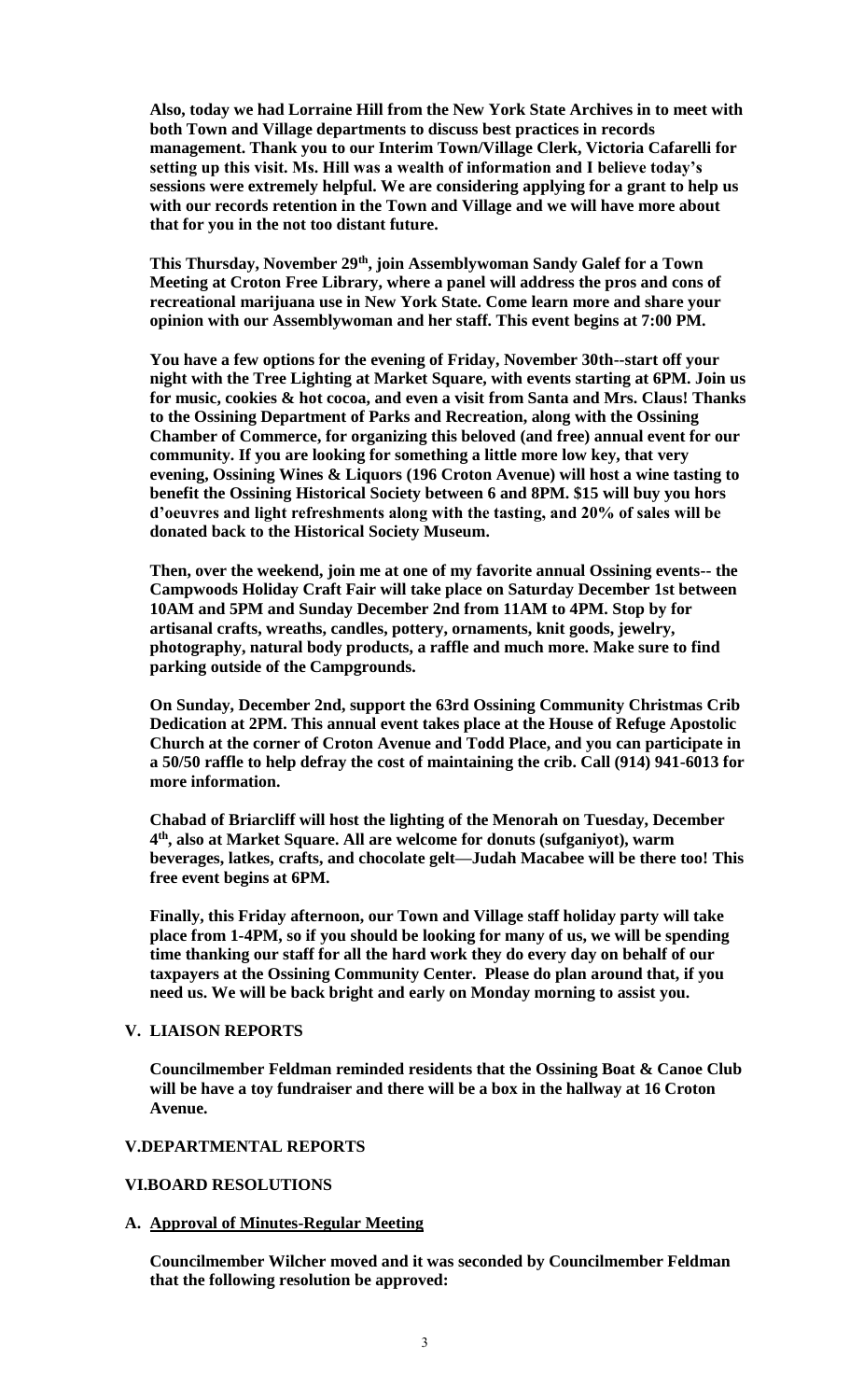**Resolved, that the Town Board of the Town of Ossining hereby approves the November 13, 2018 minutes of the Regular Meeting as presented.**

**Motion Carried: Unanimously**

### **B. Approval of Voucher Detail Report**

**Councilmember Wilcher moved and it was seconded by Councilmember Shaw that the following resolution be approved:**

**Resolved, that the Town Board hereby approves the Voucher Detail Report dated November 27, 2018 in the amount of \$112,340.56**

**Motion Carried: Unanimously**

### **C. Personnel: Parks Department- Appointment**

**Councilmember D'Attore moved and it was seconded by Councilmember Feldman that the following resolution be approved:**

**Resolved, that the Town Board of the Town of Ossining hereby appoints Michael Santiago, Ossining, to the probationary position of Park Groundskeeper in the Town Parks Department at an annual salary of \$59,760, effective November 26th , 2018.**

**Supervisor Levenberg stated that we are very excited to welcome Mike Santiago to the Town Parks department. Mike comes to this entry level Parks job with a lot of experience, having managed buildings in the private sector for many years, and with very high recommendations. Mike, thank you for coming tonight for your appointment. We always love to welcome people in person to the Town family. With your volunteer experiences helping out on the Haunted Hayride, we know you are well suited to the new group you will be working with, and look forward to many years of great service to our Parks and to the Town. As a longtime Ossining resident, we know you have a vested interest in doing right by your neighbors. Congratulations and welcome!**

**Motion Carried: Unanimously**

### **D. Memorandum of Understanding- Westchester Records Online**

**Councilmember Wilcher moved and it was seconded by Councilmember Feldman that the following resolution be approved:**

**Resolved, that the Town Board of the Town of Ossining hereby authorizes the Supervisor to sign a Memorandum of Understanding between the County of Westchester and the Town of Ossining for the purposes of allowing continued access by Town staff to Westchester Records Online (WRO) for the period covering January 1, 2019 through December 31, 2019.**

**Motion Carried: Unanimously**

### **E. Grant Disbursement Agreement – Improvements to Louis Engel Park (SAM Grant #6107)**

**Councilmember Shaw moved and it was seconded by Councilmember Feldman that the following resolution be approved:**

**Resolved, that the Town Board of the Town of Ossining authorizes the Supervisor to sign a Grant Disbursement Agreement with the Dormitory Authority of the State of New York for a State and Municipal Facilities Grant in the amount of \$100,000 for Improvements to Louis Engel Park (Project ID# 6107), subject to the approval of counsel to the Town as to form.**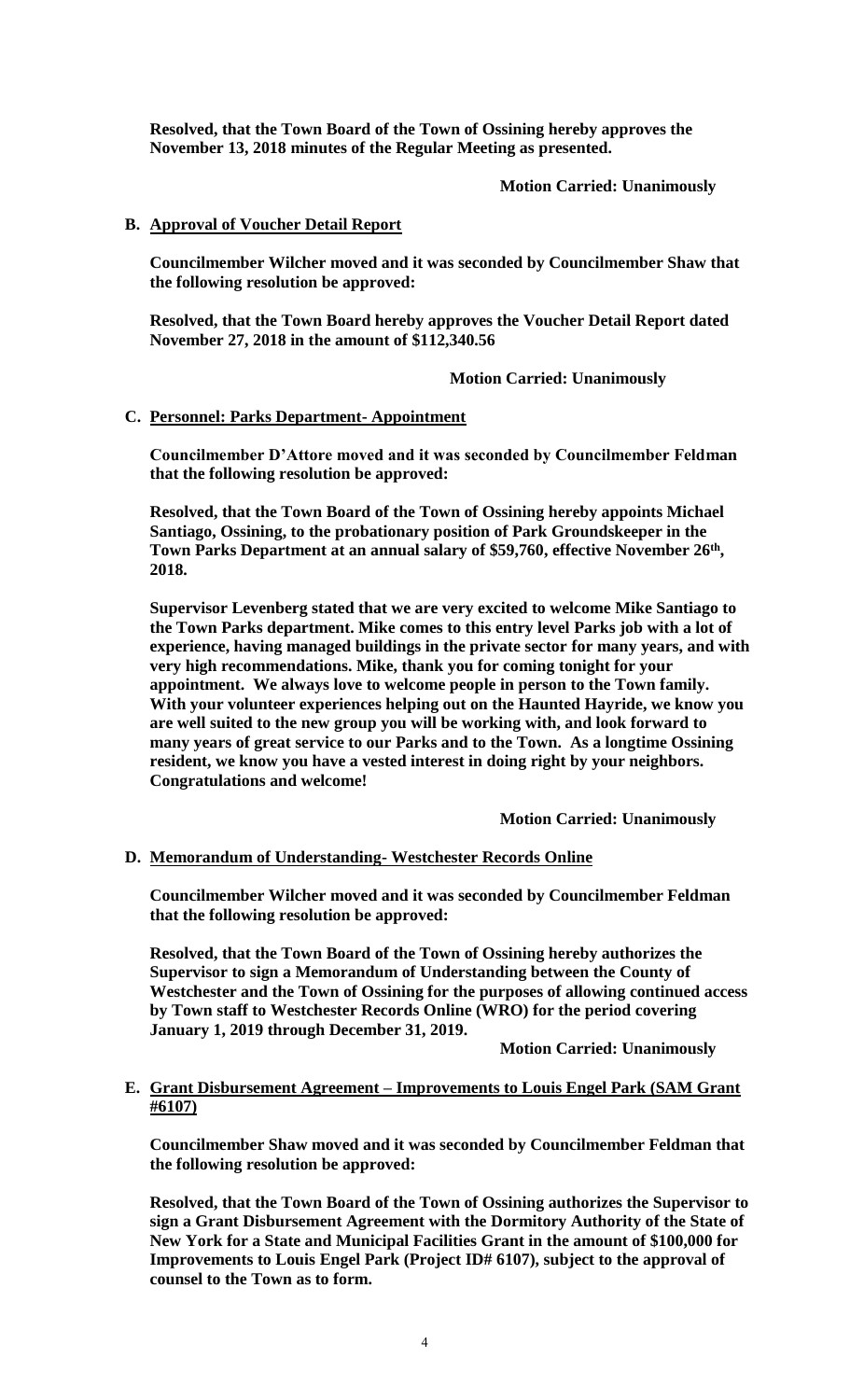**Supervisor Levenberg stated that we are so grateful to NYS State Senator David Carlucci for designating these state funds to our Town Park. Also, many thanks to Victoria Cafarelli for her hard work getting all the documents together which DASNY required. I am so relieved that we were able to work through the state process with DASNY to basically reallocate the money which was supposed to pay for the recirculating water system to instead make much needed safety improvements to the spray park at Engel Park. This particular feature of our park is one of the most popular spots for our residents and their friends in the hot summer months, and we are pleased to have been able to make these needed improvements with the help of these state dollars. Look for a ribbon cutting in late spring, possible to coincide with our Earth Day festivities.**

**Motion Carried: Unanimously**

### **F. Flexible Benefits Plan—Increase Health Care Maximum for 2019**

**Councilmember Wilcher moved and it was seconded by Councilmember Shaw that the following resolution be approved:**

**Resolved, that the Town Board of the Town of Ossining hereby authorizes the Supervisor to sign an amendment to the Plan Document with Stirling Benefits Inc. to increase the maximum allowable annual Health Care Maximum deduction to \$2700 for the 2019 plan year.**

**Supervisor Levenberg stated that this is good news for our employees as you can now utilize more of your healthcare spending pre-tax, and we are pleased to be able to continue offering this great benefit to our staff with very little impact on the Town budget.**

#### **Motion Carried: Unanimously**

# **G. Request for Bids- Delivery of Meals and Supplies for Nutrition Program**

**Councilmember Feldman moved and it was seconded by Councilmember Wilcher that the following resolution be approved:**

**Resolved, that the Town Board of the Town of Ossining hereby authorizes the Town Clerk to advertise a Request for Bids for the provision of meals and supplies for the Nutrition Program located in the Ossining Community Center, to be amended to include a request for proposals with and without delivery of the prepared meals to the Community Center. Bids shall be submitted no later than 10:00 A.M. on Monday, December 17, 2018 to the office of the Town Clerk.**

**Supervisor Levenberg stated that unfortunately, we did not receive any responses last time we announced this RFP, so we are going to tweak the request and try again. Kathy Asaro, Director of our Senior Nutrition program has been hard at work seeing if we can find some interested suppliers and we are hopeful that we will be able to secure a competitive bid to continue to serve nutritional meals to our Seniors.**

**Motion Carried: Unanimously**

#### **H. Village Pier Extension Plan Submission-November 27, 2018**

**Councilmember Wilcher moved and it was seconded by Councilmember Feldman that the following resolution be approved:**

**Whereas, it is the Town Board's understanding that the Village of Ossining desires to expand and enhance the Haverstraw/Ossining ferry pier (the pier),**

**Whereas Hudson Valley Arts and Science (HVAS), a local not for profit, has received a grant from the New York State Department of Environmental**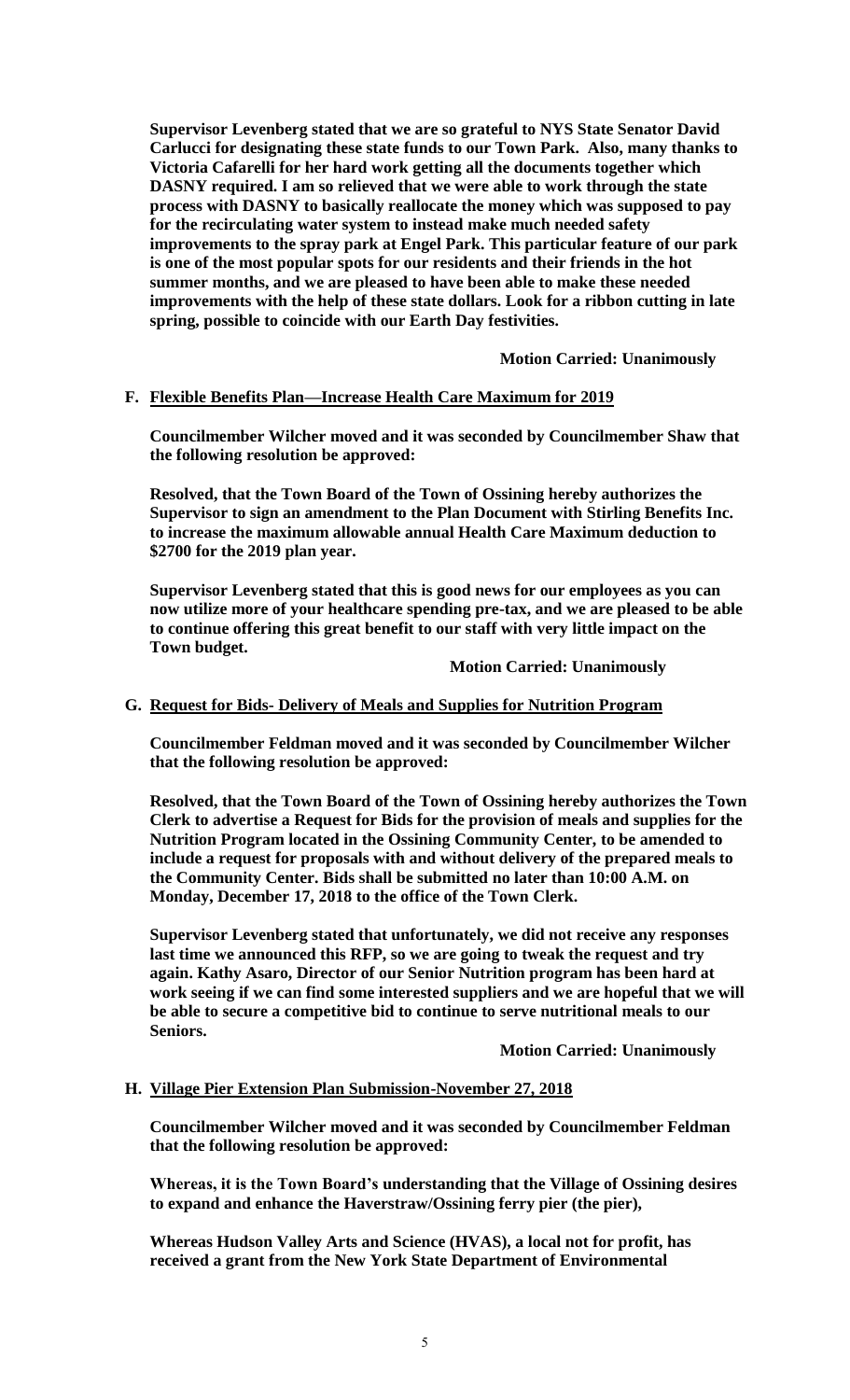**Conservation for design, permitting and construction documents in connection with the proposed expansion and enhancement of the pier,** 

**Whereas, HVAS has helped lead a grassroots effort under the auspices of the DEC grant to engage the community and stakeholders in a dialogue about the design and configuration of the pier,**

**Whereas, stakeholders have included MTA Metro North, the Ossining Boat and Canoe Club, the adjacent restaurant, the owner of the adjacent residential development and the Town of Ossining, among others,**

**Whereas, the Town of Ossining owns a park adjacent to the ferry pier and proposed pier extenstion, and so it shares the Hudson River Waterfront with the Village of Ossining and other property owners,** 

**Whereas, a total of 38 schematic design options have been prepared and discussed with the community and stakeholders, including the Town,** 

**Whereas, there is consensus among the stakeholders that recommended schematic design # 38 is the preferred alternative, optimally balancing stakeholder concerns,**

**Therefore be it resolved, that contingent upon the approval of the Village of Ossining, the Town Board of the Town of Ossining, hereby affirms support for HVAS to formally submit option #38 to all regulatory agencies requesting permits to build said option #38. Those agencies include but may not be limited to the NYSDEC, the Army Corps of Engineers, the Office of General Services and the New York Department of State.**

**Supervisor Levenberg stated that ass you may recall, we heard a presentation on this project at our work session last week and there was general consensus from the board that we would support the design to be submitted to the state and federal agencies. Since last week, a question arose about how much of the dock extended into the Town owned waters, so the design was revised one more time to lop off 2-3 feet in order to avoid unnecessarily complicating the approval process. As a result, none of the dock, with the current design, would extend into Town waters.** 

**Motion Carried: Unanimously**

# **VII.CORRESPONDENCE TO BE RECEIVED AND FILED**

### **VIII. MONTHLY REPORTS**

#### **IX. VISITOR RECOGNITION**

**X.ADJOURNMENT – CONSIDER MOTION TO GO INTO EXECUTIVE SESSION TO DISCUSS PERSONNEL, CONTRACTS AND ADVICE OF COUNSEL IN RELATION TO RECENT REPAVING OF HAWKES AVENUE**

**At 8:13 p.m., Councilmember Wilcher moved and it was seconded by Councilmember Shaw to adjourn the meeting to Executive Session**

**Motion Carried: Unanimously**

**At 9:20 p.m., Councilmember Wilcher moved and it was seconded by Councilmember Feldman to leave Executive Session.**

### **Motion Carried: Unanimously**

**At 9:21 p.m., Councilmember Feldman moved and it was seconded by Councilmember Shaw to Adjourn Executive Session.**

**Motion Carried: Unanimously**